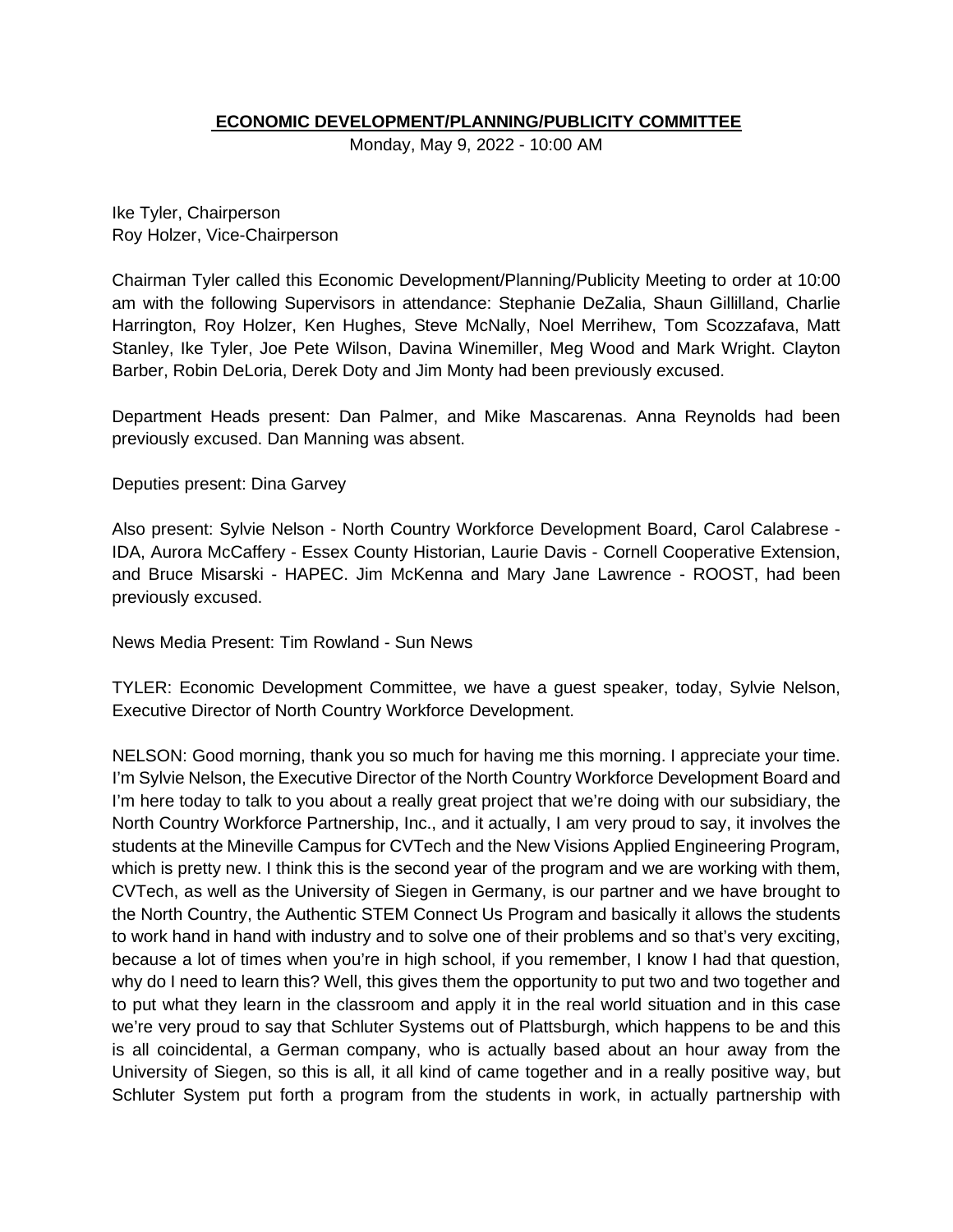student's in Germany. So, both groups are working together on Zoom or another platform, electronically and they're consulting with each other. They have to deal with time zones, they have to deal with cultural and language barriers, just like any other company would that is internationally based and so this great, great program enables them to, like I said, take a problem from Schluter System, which happens to be and this is really interesting, there's a man at Schluter System that puts together drains, drain covers and they come in two parts and there's two holes with two screws and the guy screws these parts together, 150,000 times a year and so in this case, Schluter System had been looking at, what do we do? Because, the demand has increased and do we automate? Do we hire someone else? How are we going to apply this? And so they gave that problem to the students to solve and surprise, surprise, they're solving it and they actually developed a prototype and one of their first questions, before they even attempted this was, what happens to the man? Does he lose his job if we come up with a machine? And they're like, no. They're going to get training on that machine and they will operate it, if that's the case and if not, then we'll hire someone else. So, they developed through the IAM, at Clinton Community College, the Institute of Advanced Manufacturing, they developed this prototype, they're going to be unveiling, sometime this month and in cooperation, again, with their student counterparts in Germany and Schluter System will decide what they want to do with this prototype. Do they want to build it or not? Do they want to improve on it or whatever? So, this is what Authentic STEM is about. This is really about enabling industry to work with the schools in a really meaningful partnership and in this case it's the Mineville Campus. This is a pilot program. There's, I believe, there's 4 students in the Mineville program and there's 3 in Germany, so there's 7 students all together working on this and they developed a machine for Schluter System. So, and then Schluter System in the meanwhile get to work with the students and at an early age, before they even go to college and this gives them an opportunity to see what kind of template we have as a workforce development and this is more as a long term solution to workforce development in a sense that, you know, it doesn't address the, I need the people yesterday question. But, really about being involved and working directly with the schools, with the students and developing our future workforce and when we bring this program, you know, up at discussions and we've been very, very fortunate, our program was mentioned on the floor of the US Senate, during a testimonial, the Workforce Development Association of the United States, we were also asked to present it at the National Association of Workforce Board. People want to, they want to know more about it. How can I bring it to our area? And this pilot project is actually gaining momentum, right here in the North Country. We already have interest from other schools and other companies, including General Composites in Willsboro. We have interest from different schools, Saranac, we have Peru, the next cohort is actually at SUNY Plattsburgh, through their Upward Bound group that are going through the summer program there at SUNY Plattsburgh. The German students are going to be coming here and meeting our students here. Unfortunately, because this is the pilot project and this was kind of put together pretty rapidly, and we don't have the funds to send the students overseas, at this point, but we're working on getting some funding for the next five years, because this is not just a one-year thing. In September, the Malone middle school will be taking on Authentic STEM with their 8<sup>th</sup> graders. Also, CVTech will bring it to the other students at their Plattsburgh campus and we're also, probably, bringing it to the Dutchess County Workforce Development Board. They're also interested in taking advantage of this program over

there. So, all this is happening here, in little Mineville, up the hill, over there and I just wanted to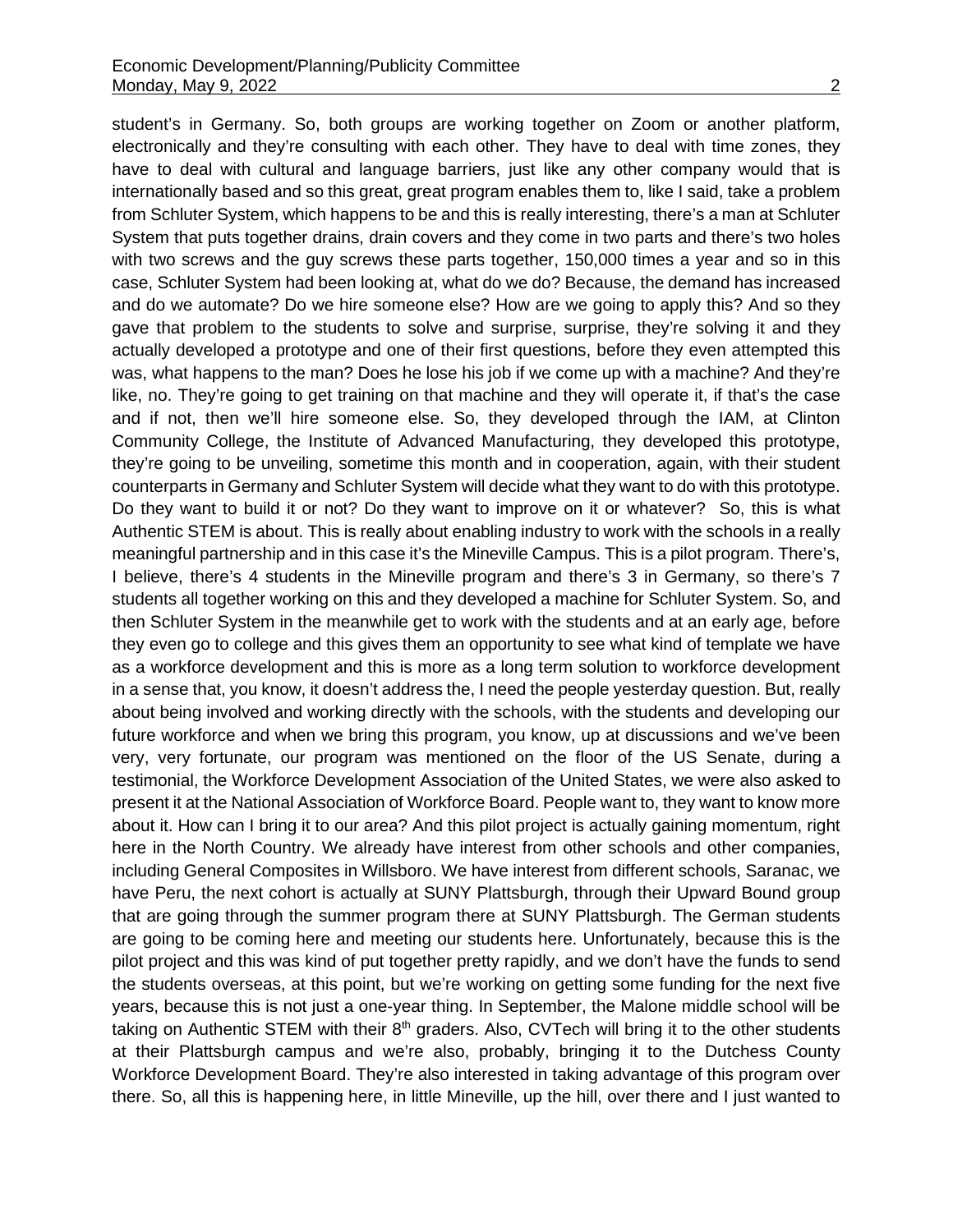see if you had any questions about this.

As far as we're concerned, this is really the future of workforce development in the long term approach, because the students, by getting to know, also the manufactures, they get to know the type of jobs that are available in their own backyard and sometimes, I am sure when we drive by the different industrial parks in the area, you see these buildings and what do they do behind their doors; right? And now the students are really having the opportunity to discover the type of things that are going on behind those doors and to also understand the type of career opportunities that we have here in the North Country and so I could go on and talk about this all day long, because it's very passionate, I'm very passionate about it, but I just wanted to maybe see if there's any questions or anything like that?

TYLER: It sounds very exciting, my first question would be, how much would these people be making once they get hired by this firm, the compensation?

NELSON: Well, it depends, so it depends on the type of jobs that they're going to go for, or the type of studying, for example, just give you an idea, one of the students in the program had no inclination of going and pursuing higher education and how he's going to Clarkson University and studying to be an engineer. So, that's just one of the things that happens and again, it's that two plus two. They're putting things together and they're really understanding the type of things that they can do and I think that they then become more passionate about their work and so it depends if it's in engineering, obviously, it's a lot more.

# TYLER: Right

NELSON: But, that's the whole idea and it's not necessarily about engineering school, it's about credentials, it's any type of credentials that these students can get as they get out of high school, so that they can continue on their career pathway and also be recognized within the industry and there's a good chance that some of these students are going to be the first candidates, once they graduate to, you know, to be hired at Schluter Systems; why? Because, they know them. And so, why can't we do that with other companies and this can be applied to other industries. It can be applied to healthcare, agriculture, tourism, and so the model is there for a number of things and so that's what makes it so interesting, is because it's not just one little category. It's really, it could be across the board.

HUGHES: Good morning, thank you for your update. I have two questions. My first question is how was CVTech Mineville selected for this program?

NELSON: Because of their small classroom. One of the things that is very important to the program is not to have big groups of students working together and why is because sometimes you have shyer people, you've got people with less, they don't perform as well in school and things and it gives an opportunity to really participate in the process. And so that's one of the important things. So, the groups, at the most, are about 8 people; which is kind of small, but again, it gives everyone the opportunity to really participate and bring something to the table and that's very important. The other thing I would like to add is that, what Germany found and part of their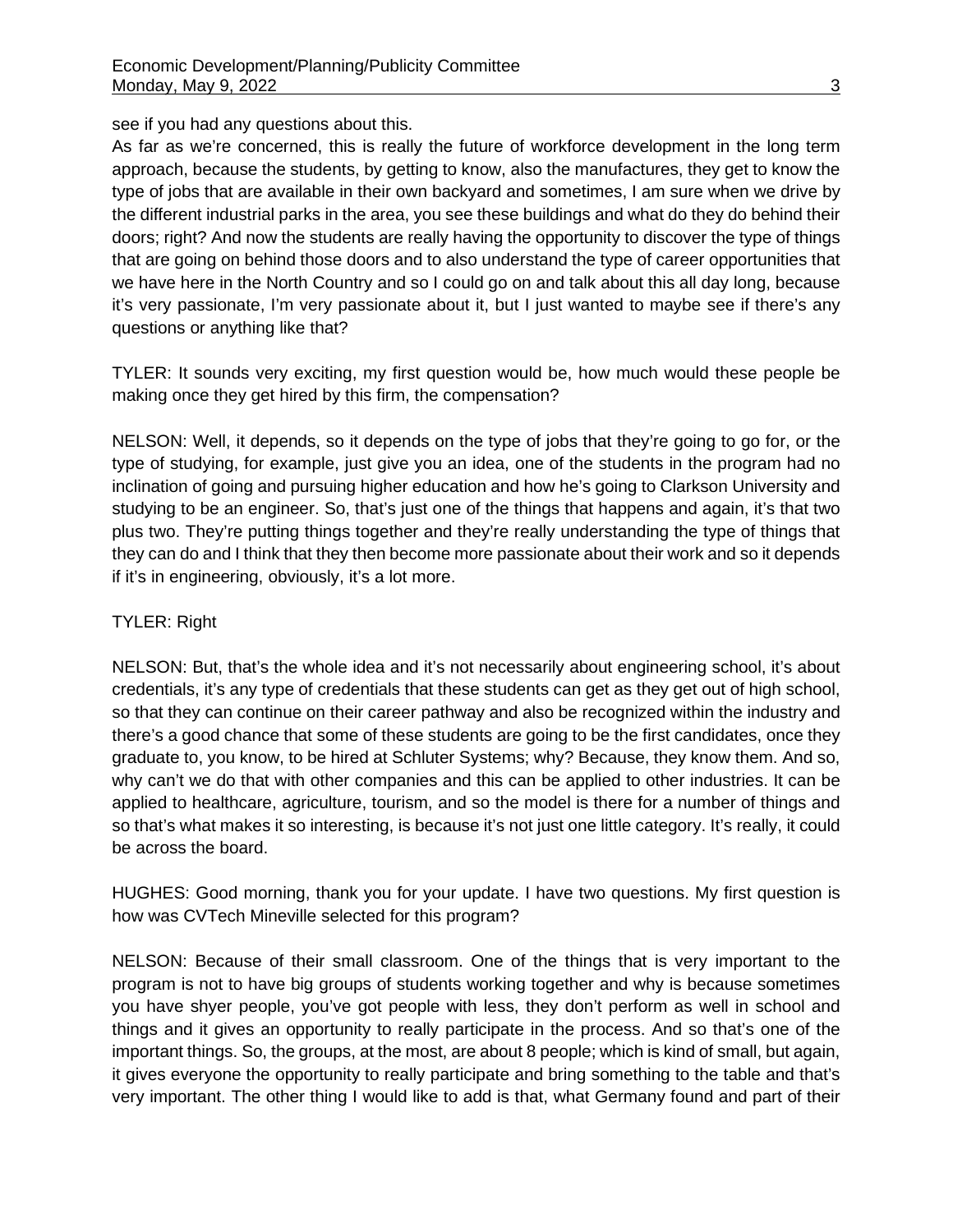partnership with us is they're very good with their good at the research part and part of what they found, by accident, is that it's about a 50/50 parody between men and women engaging in these classes and why? Is because the women, usually it's hard to get them interested in STEM. There's that stigma, blah, blah, blah, but they like the whole cultural aspect of it. So, they like the exchange program part of it and once they get into it, they don't even realize they're doing STEM and engineering and solving really high end problems. They're just taking it and they're running with it.

HUGHES: So, that leads me to my second question, I used to be a foreign language teacher, so I'm curious if these students will have the opportunity to learn some German?

NELSON: Well, and see that's the other thing, too, that's part of it. It's we are hoping that it will lead the students to really try to kind of get outside their comfort zone and learn German, in this case, because in Germany, unlike here, it's a little bit different, but, they're already start English pretty early, in maybe even the  $3<sup>rd</sup>$  or  $4<sup>th</sup>$  language. So, it's a different approach, but here. So, just so you know, I started learning German, because I think, you know, it's important. So, I have my little, old-fashioned CDs in my car and I'm listening, but we're hoping that the students do the same thing.

# HUGHES: Right

NELSON: What we found is, because they meet every couple of weeks together to work on the problem, but we know that they're texting, they're Facetiming, they're doing it on Saturdays, they're doing it at night, of course there is a 6-hour timeframe between the two counties, but, yeah. So, they're working just like an employee of Schluter System would be working with an employee of Schluter of System in Germany. So, it recreates that whole global environment, as well, which is so important for them to understand and it's important to get them involved, as soon as possible, not when they're in college. So, this is really a good step for that.

HUGHES: I couldn't agree more, thank you.

## NELSON: Yeah, thank you.

STANLEY: Now, I know we've been talking about labor storages and a lot of things in Recruitment and Retention and programs like this really help establish what they want to go to college for or not to go to college for, I mean, because it's trial and error before they have a big debt they want to take on. Are there more programs in the works coming from the success moving forward with other companies and other areas of expertise?

NELSON: Yes, so what we found is because there's a number of schools that are interested, not just here in the CVTech area, but also like FEH BOCES, for example. So, we're in the process of setting up a system on how to work with all these schools, because, obviously, I'm not an educator, but I work with the companies, so maybe the schools work with the schools, we work with the company to come and then we setup the strategy. But, at this point, we have about 7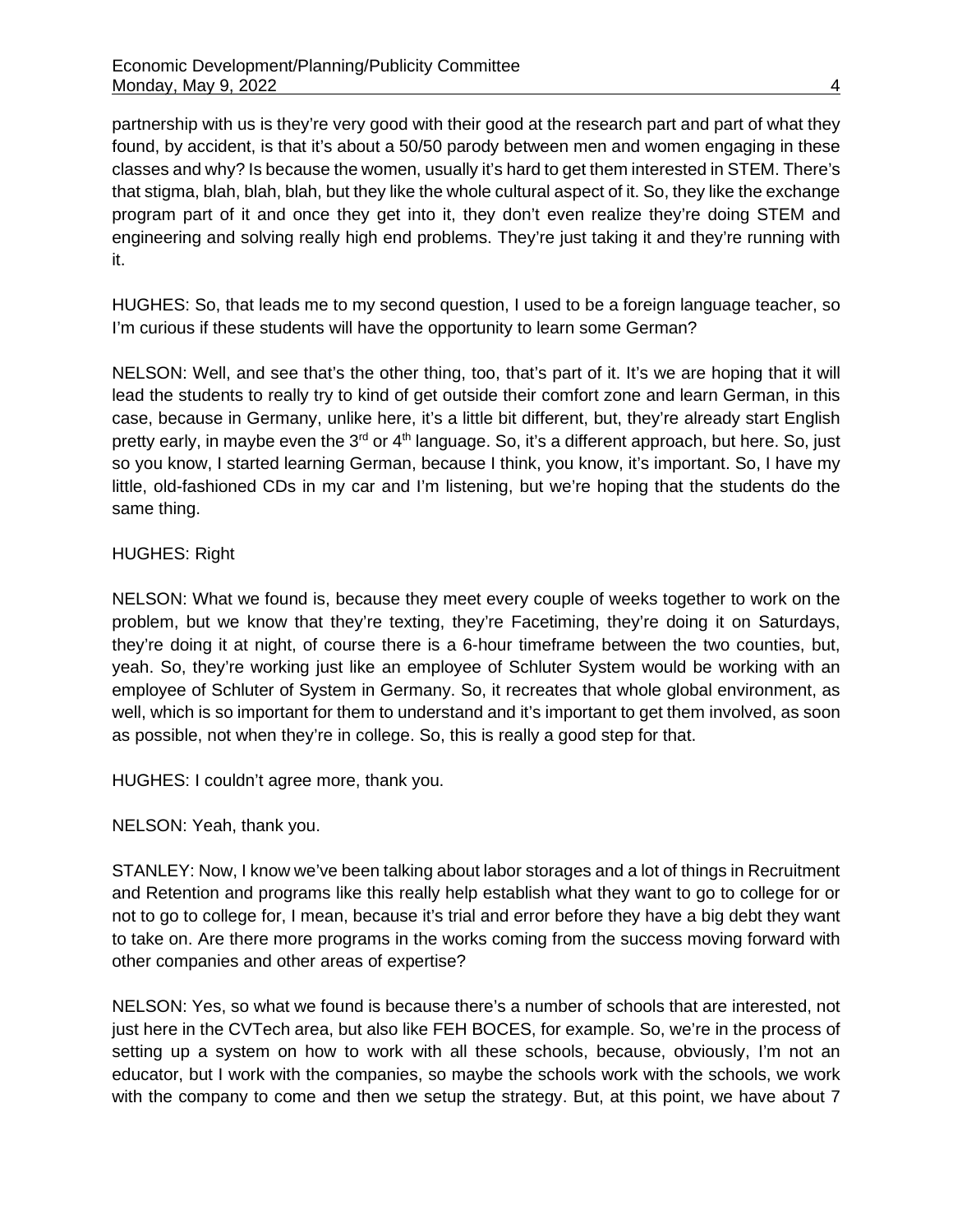companies interested in participating and so, and they don't have just one problem. Schluter System has 8 problems and so we already identified the problem for the  $8<sup>th</sup>$  graders, because obviously it's not going to be the same level, as perhaps what the students in Mineville are working on. But, so, everything has to be adaptive to the class and then also, you know, who is going to be teamed up with Germany and things like that, but yeah and again, to your point, by them understanding the type of opportunities they have career-wise in the North Country, if they do go somewhere else and you know how it is when you get older, you start a family, you know, you want to go into the type of environment that you grew up with, so therefore it's a great opportunity to bring them back, even at a later time, if they've left and it's also a great opportunity for the companies to showcase what they're doing and how they're doing it and how high tech it is. Manufacturing is not your grandfather's manufacturing plant anymore, you know, it's pretty, it's a clean environment, it's extremely high tech, computer driven, things like that, which is very different than what it used to be. So, we have to get the students to also understand that and to be proud of this type of work. It's nothing to be, it's not like, because I didn't get the grades, I'm working at Schluter. No, no, no, on the contrary. So, it's very important and I also believe that the workforce development, really you're born, you're the future workforce and so we need to really foster that and into meaningful ways, because it's one thing for companies to come in and I am sure that you had back in the day, they come and talk about what they're doing, blah, blah, blah and the phones come out and the rolling of the eyes and you know how it is, they're not getting it and why? Because, they don't have anything tangible, now, this can send something tangible. They get to work with the toys, how fun is that? And then more importantly, can you imagine as a 17 years old, yeah, Schluter System, a global company that's the leader into plumbing and tiling type of products in the world, I built that for you, to solve one of your problems, put that on your resume. It's very, very powerful.

TYLER: Thank you, anything else.

NELSON: I do have a presentation that we made at the National Association Workforce Board and Carol's going to be sharing it with everyone. It's a little bit more detailed.

HARRINGTON: Yes, the paper company in Ticonderoga has had a very, very difficult time of finding employees that will last and I am assuming it's because the applicants truly aren't aware of the systems there and they have a hard time adapting. I am wondering if that paper company is a part of this project?

NELSON: Actually, Eugene Fox sits on the Board of the North Country Workforce Development Board and he has expressed interest to it, yes.

HARRINGTON: And it's very evident that they are continuing to have problems, as I observed a full-sized billboard, today, advertising the starting pay is \$23.00.

NELSON: Yes, and when you know when you're looking at, about 3 years ago, we were involved with like a group over there and they were also having some problems and then they were at the time, paying like \$15.00 or \$16.00 an hour, so just for them to have done that, that really speaks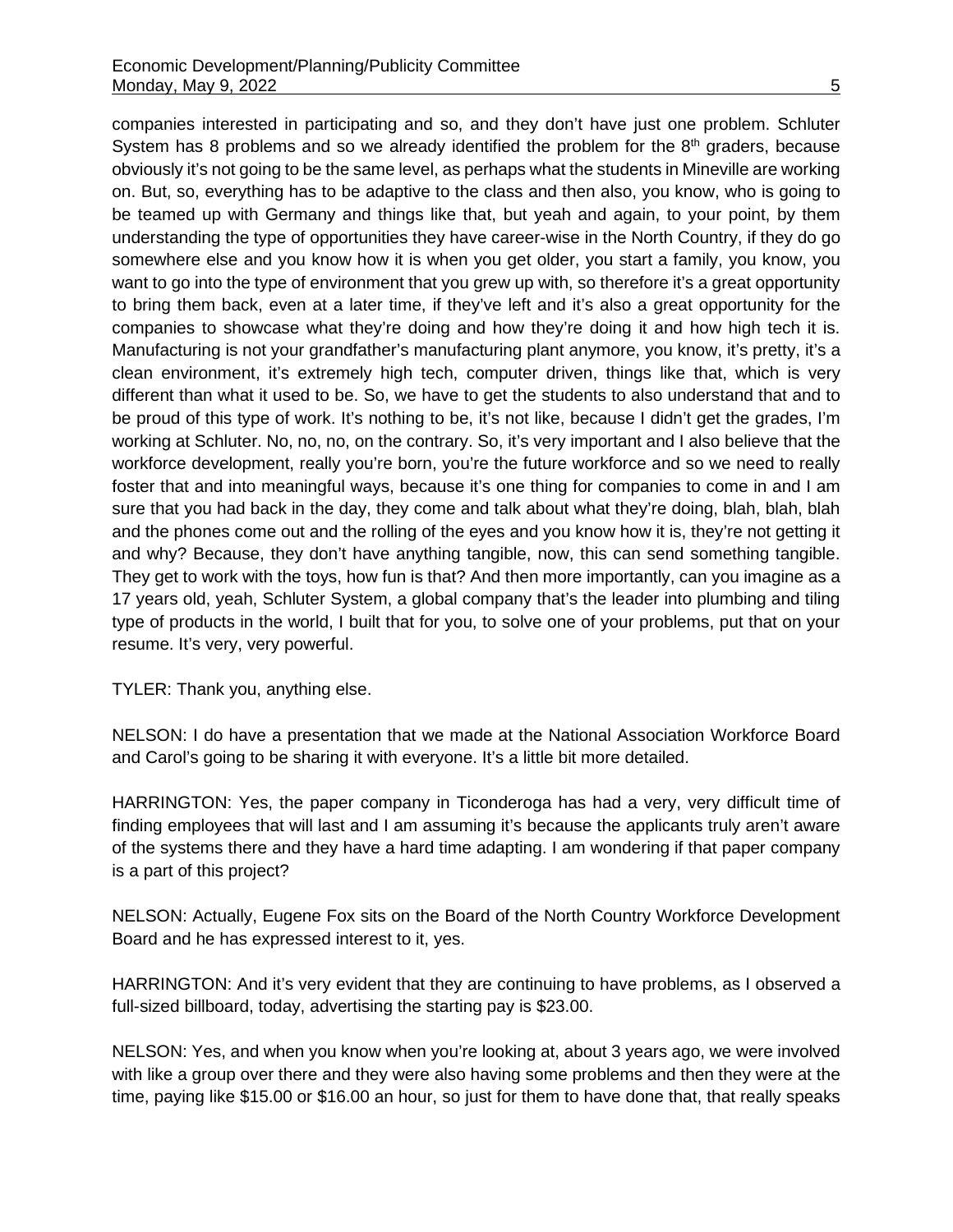volume to them, because sometimes that's what you need to do to be able to bring, but I think that one of the challenges that was discovered during that committee is that a lot of the people in that area have worked there or like I said, their grandfathers, but that whole work is no longer the same thing and people don't understand that, because they don't know and that's why this kind of project, I mean it brings and of course, it's a little bit by little bit, but it brings that knowledge back to our communities and creates those partnerships, as well.

TYLER: Thank you

NELSON: Thank you so much for having me. I appreciate it.

\*\*\*\*\*\*\*\*\*\*\*\*\*\*\*\*\*\*\*\*\*\*

The next item on the agenda was Industrial Development was Carol Calabrese reporting as follows:

CALABRESE: Good morning, we submitted a report this month. Does anybody have any questions on it?

TYLER: Any questions? I don't see anything.

CALABRESE: Thank you.

TYLER: Thank you

\*\*\*\*\*\*\*\*\*\*\*\*\*\*\*\*\*\*\*\*\*\*\*\*\*\*\*

The next item on the agenda was Community Resources with Anna Reynolds having been previously excused.

TYLER: Anna Reynolds is excused today, today is her birthday. I would like to have it in the minutes to wish her a happy birthday.

And the only thing on hers, is she's got a referral in Ticonderoga. National Grid has proposed to construct a gravel based assess road for the maintenance of transmission mains to their existing ROW for transmission main replacement and future maintenance. They submitted all required materials, including design specs for review. They are getting the proper permits through the State agencies. The project requires site plan review due to the nature of the project and the written 500' from within County Route 3, AKA Black Point Road. The project will require a County Rightof-Way permit for the roadway, access

# **ACTION OF THE ESSEX COUNTY PLANNING BOARD ON REFERRAL RECEIVED FROM THE TOWN OF TICONDEROGA**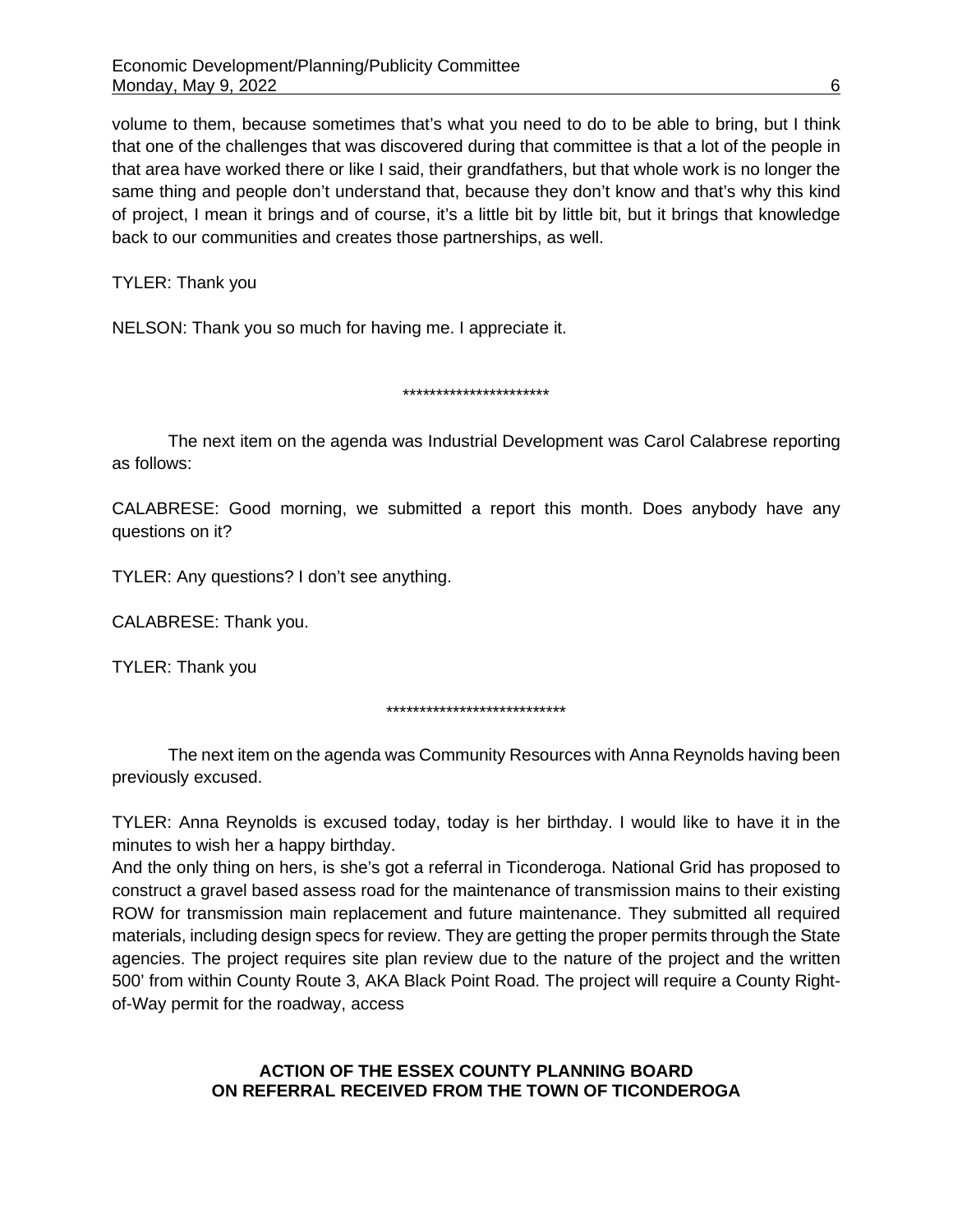**The following motion was made by Supervisor DeZalia.**

**Whereas, the Essex County Planning Board has considered the following GML 239 referrals at its regular meeting on May 9, 2022.**

# **Town of Ticonderoga - National Grid**

**property.**

**REFERRAL PROPOSED ACTION**

**Whereas, the referred, proposed action directly impacts a county road or county** 

**Be It adopted by the Essex County Planning Board that the project requires site plan review and a right-of-way permit from the Essex County Department of Public Works for the roadway access, and then the respective referring bodies may take such final action as they deem appropriate.**

**This motion was seconded by Supervisor Merrihew and passed on a vote of 8 in favor, 1 absent and none opposed.**

TYLER: Any more discussion? All in favor? Opposed? Okay

\*\*\*\*\*\*\*\*\*\*\*\*\*\*\*\*\*\*\*\*\*\*\*\*\*\*\*\*

The next item on the agenda was the Essex County Historian, Aurora McCaffrey reporting as follows:

MCCAFFREY: Hi, good morning, you have my May report, just note a couple of things. First, the Museum opens at the end of this month, Memorial Day Weekend, May 28<sup>th</sup> specifically. So, we are very busy getting ready for that. In my report I have listed our new exhibits for you and also our programs and events calendar. Our first event will be the Antique and Classic Car Show on June 11<sup>th</sup>. We've had to postpone that event for the past two years, so we're excited to bring it back and crossing our fingers that all goes as we hope. We then jump into our film and lecture series, we have seven films and four lectures. Those are on Thursday evenings at 7:00 PM throughout the summer. There's a gallery celebration on July  $15<sup>th</sup>$  and then the 1922 Centennial - Evolution of the Adirondack Wilderness on August 6<sup>th</sup> and that event is a full day of programs. We'll have five lectures and one film showing on that day. We're finalizing that schedule, but I'll have more details for you, next month, about that event. And then the last event is our Annual Historian's Day and that's on October  $12<sup>th</sup>$  and for that we plan on doing an audio/visual conversion workshop. We are currently setting up a conversation station in our research library and that will be available to the public. So, we'll talk more about digitizing older forms of media. So, that is the schedule at a quick glance. We're really excited about the season. That's all I have for you.

TYLER: Are we associated with, do you guys help out with John Brown Day?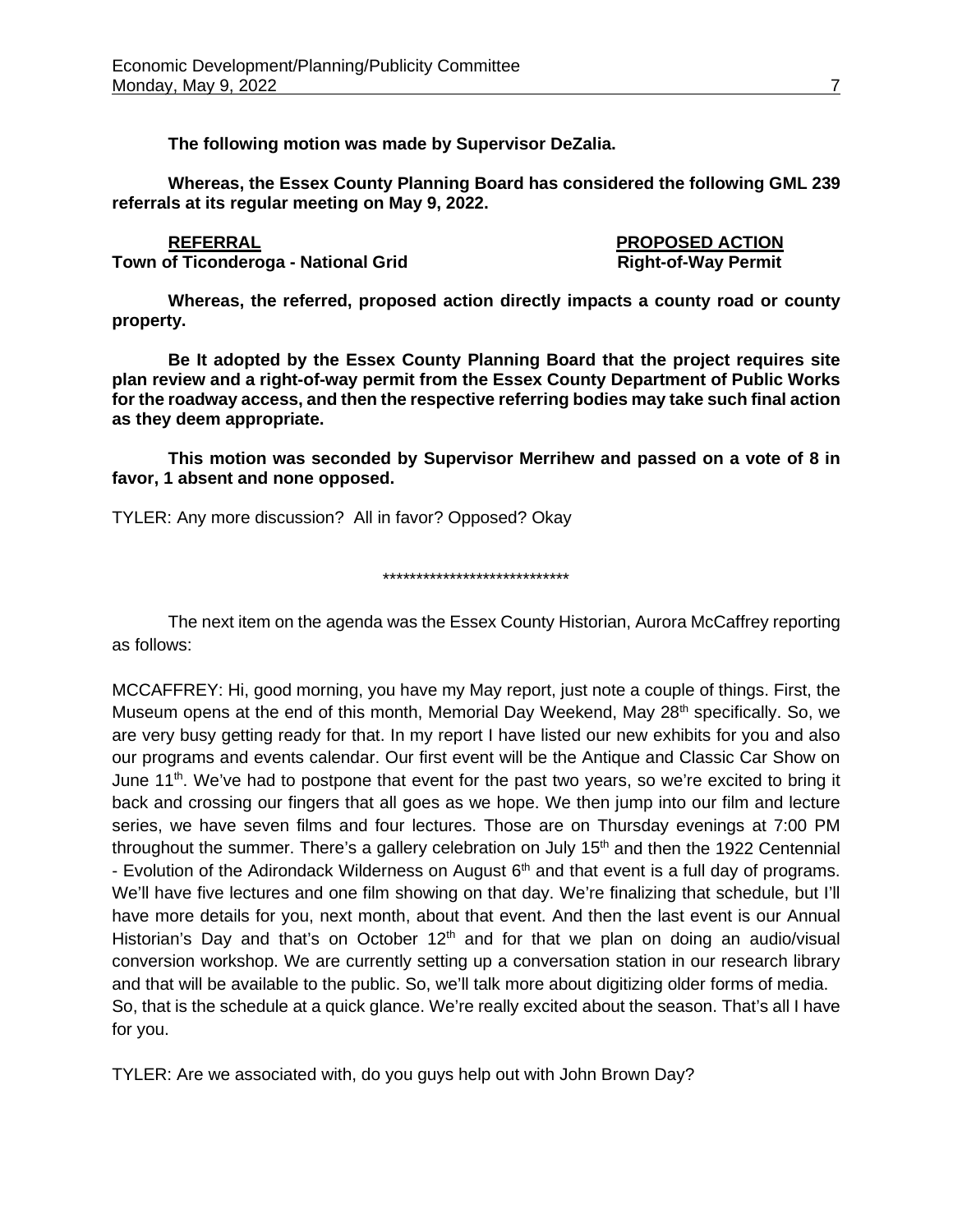MCCAFFREY: Yeah

TYLER: That's going to be a big day, up there, also.

MCCAFFREY: And we do somethings for that and then Juneteenth, which they actually want to come and do a little thing here, like a reenactment. So, yeah, those are in the planning.

TYLER: Any questions?

HUGHES: Good morning, just a very quick question; I see you have a meeting of the membership on the  $12<sup>th</sup>$ ?

MCCAFFREY: That's right

HUGHES: How many members do you have? I mean how many members does the Museum have?

MCCAFFREY: About 200, yeah, I should have mentioned that. That's this week, Thursday and everybody's welcome. I mean it doesn't have to be members, public can always come to any of the meetings.

HUGHES: Thank you

MCCAFFREY: Yeah, no problem.

TYLER: Thank you Aurora.

MCCAFFREY: Thank you and have a good day.

\*\*\*\*\*\*\*\*\*\*\*\*\*\*\*\*\*\*\*\*\*\*\*\*\*\*\*\*

The next item on the agenda was Cornell Cooperative Extension, with Laurie Davis reporting as follows:

DAVIS: Good morning, you have our report. I was just going to mention a couple of highlights on there. One, I wasn't sure if you were aware that the Adirondack Harvest Program has taken over the six Northern New York Cuisine Trails. They were established about 4-5 years ago. There was a non-profit that was formed to take them over, it kind of went nowhere, there wasn't a lot of action on it and they finally came to us and said, please, please, you know, it's a good fit for Adirondack Harvest. So, we have taken those over. There are several trails within Essex County, winding through Franklin and up through Clinton, six of them that connect and they're designed to also connect in Crown Point, across the Lake to the Vermont trails, up around, through Quebec and then come down and connect in Northern New York, here in Clinton and Franklin County to make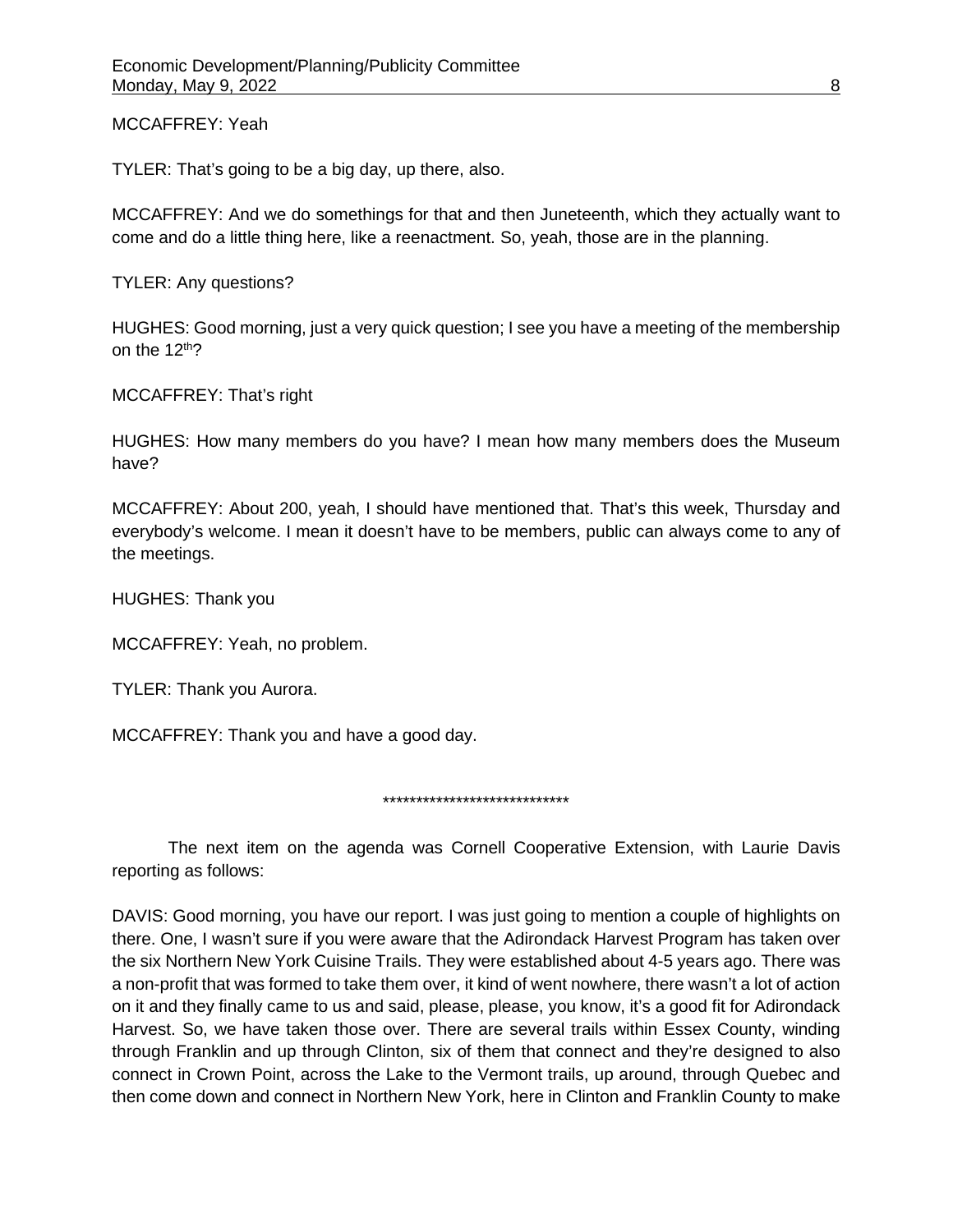a big loop. There's an International Cuisine Trail Association that's working on this, sort of international promotion and there's a big, actual agri-tourism conference in Burlington at the end of August that they're going to be presenting at and be part of, to hopefully try to get these Cuisine Trails rolling. So, we're reaching out to all the members, there's about a 100 farms and businesses and restaurants on these trails. So, since it was established about 5 years ago, a lot has changed, so we're making personal calls to everyone and trying to get some new people on the trails, too, who were not included the first time around.

We're also updating our annual farmer's markets guides, which help people find all the farmer's market, but also promote where you can use SNAP benefits. Farmer's Market Nutrition Program who work through the WIC Office to make sure that everyone can find access to local foods with the nutrition incentive benefits that they have available.

And in our Quality of Life Programs, we're part of the OASIS Grant at the schools and I know there are some other community organizations working on that. We do some after-school programming and that's going really well. We've got a lot of youth engagement and it's really nice to see. We have two of our Quality of Life educators on that.

And I a little bit varying the lead here, we have hired an Executive Director and I just received word, literally a half hour ago that I could announce this today. We had to cross the final T and dot the final I, but we're very happy to announce that we've hired Elizabeth Lee, long time Westport resident. She's going to be joining the team mid to end of June. Currently, she's the Director of Education and Interruption at the Lake Champlain Maritime Museum. So, she really loves that job, as well, and she cares a lot about it. So, she's taking a few weeks to transition, help them find someone new, but also working with us and starting her training down in Ithaca, on the Cornell Campus, as an Executive Leader. So, you know, she's going to bring a lot of experience with programming, grant funding, collaborations between non-profits and government officials. We're just really excited about her professional skill set and she has a lot of network building capacity within Essex County. So, there will be a press release coming soon. As I said, I just got the word this morning. So, press release, photos will be coming out within the next week or two, I anticipate. So, any questions about any of that?

TYLER: Thank you, any questions?

HUGHES: Congratulations on the selection. I think Elizabeth is a top shelf human being and I hope she really dives right in.

DAVIS: She already has. We're getting emails about, hey, has the 4H Program seen this, hey and so, yeah, it's already started.

HUGHES: Yes, congratulations and I just want to note, I saw one of your bullets, ADK Day at the State Capitol, May 9<sup>th</sup>, that's today, so is that?

DAVIS: It was canceled.

HUGHES: Oh, it was.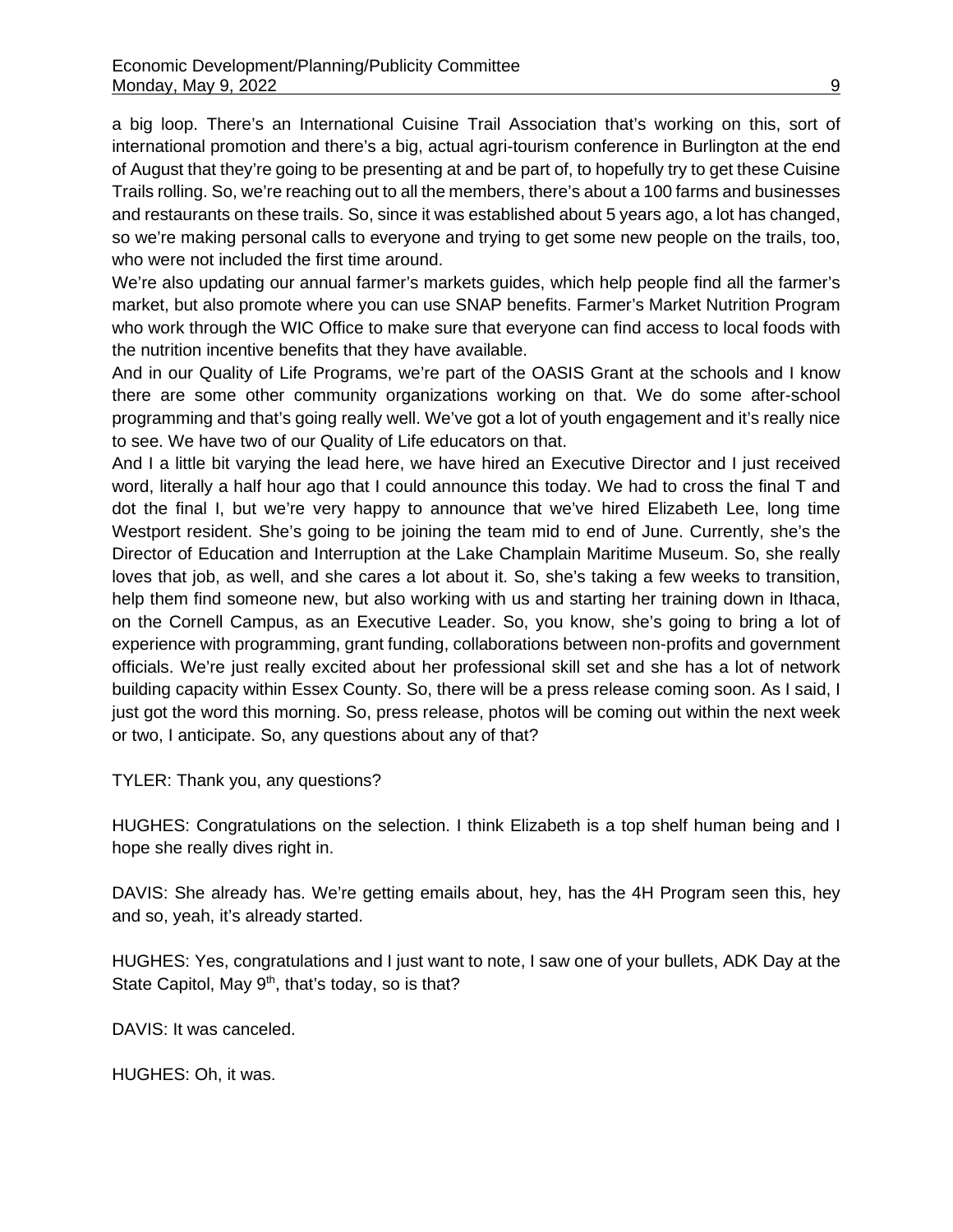DAVIS: In fact, it was after this went into the office, but right at the last minute, we found out, I think Friday that, because of Covid outbreaks, down there they canceled the whole thing, which was unfortunate.

HUGHES: So, not postponed, canceled?

DAVIS: Well, canceled as far as I know, but I, it was actually Carlie and Mary who were in change of that, they were going down to this. So, we're waiting to find out, maybe they'll reschedule, because that was a really big deal for us. We showcased a lot of local products, local farms and it was something we loved going to. So, we'll let you know, we'll keep you posted.

HUGHES: Please, thank you.

TYLER: Anything else? I don't see anything, thank you Laurie.

DAVIS: Thank you.

## \*\*\*\*\*\*\*\*\*\*\*\*\*\*\*\*\*\*\*\*\*\*\*\*\*\*\*

The next item was the Regional Office of Sustainable Tourism (ROOST), with Jim McKenna and Mary Jane Lawrence having been previously excused and no report given.

#### \*\*\*\*\*\*\*\*\*\*\*\*\*\*\*\*\*\*\*\*\*\*\*\*\*\*\*\*

The next item was the Housing Assistance Program with Bruce Misarski reporting as follows:

MISARSKI: Good morning, our report is attached, if anyone has any questions. There are a couple, as you're thumbing through that. So, our Section 8 Programs across the County have, last month folks had asked for some numbers on community, number of participants per community, our report spit it out through census tracks, so you'll see a couple of towns, like Jay, Elizabethtown, and Westport are in the same census track, so they end up and those numbers are combined, but you can see where the locations of most of our Section 8 participants are living and there is a note in here that approximately \$2.1 million go into the Essex County economy annually, through the Section 8 subsides that the Federal Government provides.

Other than that, we mentioned some of other programs, Housing Rehab, our Mobile Home Replacement Program, Landlord Ambassador Program is going strong and we've got over \$200,000.00 put out to landlords to recover from the pandemic and that's been pretty much since the 1<sup>st</sup> of the year.

There is some housing construction in the plans and our ESG Program, which is our Homeless Assistance Program, also, is kind of going pretty strong right now. We've gotten out about, over \$90,000.00 this quarter from homeless assistance.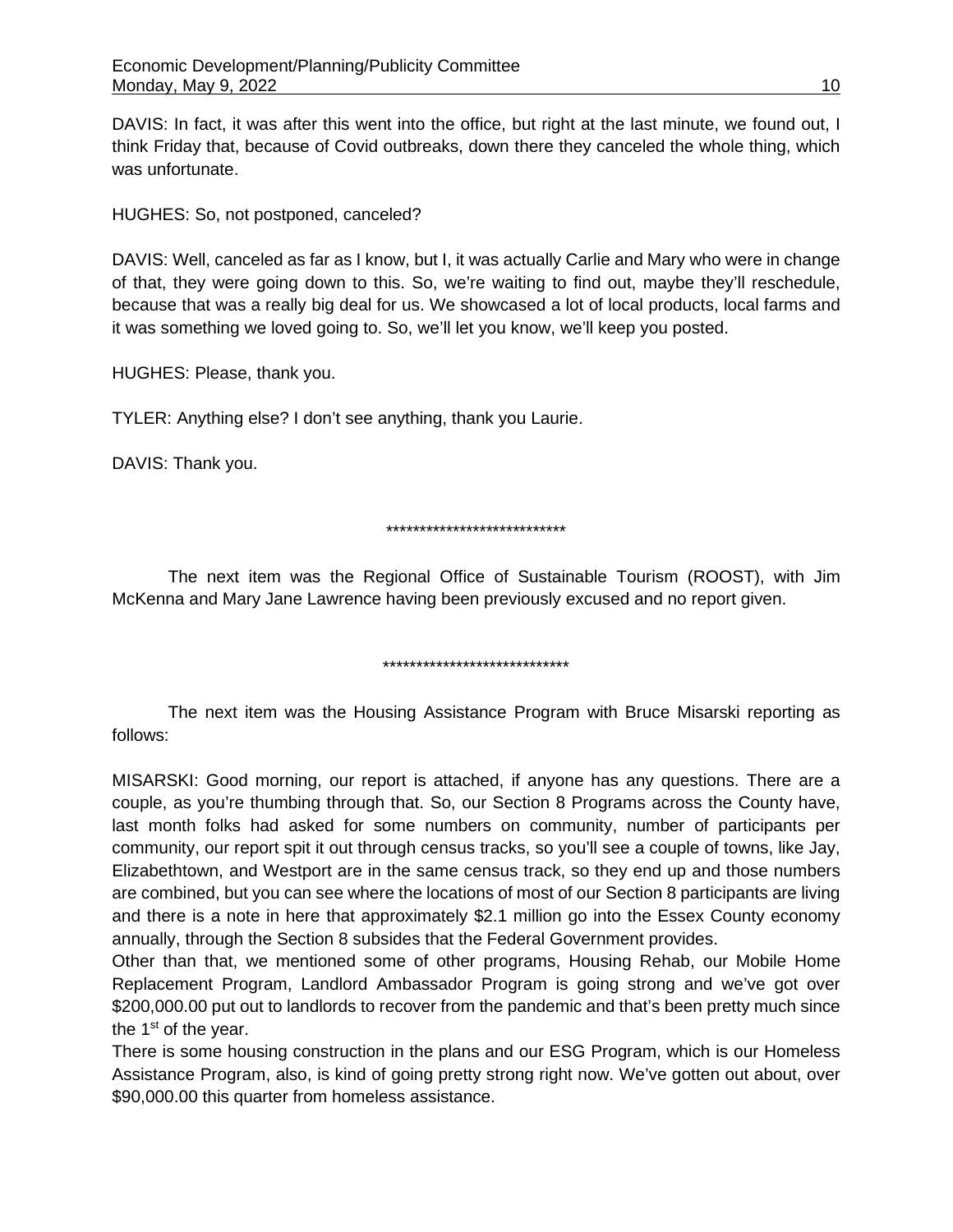#### So, any questions?

SCOZZAFAVA; I noticed the bulk of the Section 8 is in Ti, Moriah, Crown Point, the southern portion of the County. Would it possible to, the Supervisor or the Codes Officers to get a list of landlords that receive this assistance for the tenants?

MISARSKI: Ah, I can give you, yeah, we could probably produce a list without addresses, but a list.

SCOZZAFAVA: Not addresses, but, just who do you cut the check to.

#### MISARSKI: Sure

SCOZZAFAVA: Do you still do the inspections of these, I know when I had apartments, once a year they came in and they'd inspect them and if they had any issues I had to repair them and so on. Are they still doing that?

MISARSKI: Yup, we're catching up. During the pandemic, we had stopped, mainly because of the spread of the virus or the concern and keeping people safe was the primary concern. So, we missed about a year during the pandemic and those are getting caught up this spring and summer. So, we'll be back on of everybody's been inspected within a year.

SCOZZAFAVA: Thank you

MISARSKI: Yup

HUGHES: The competitive side of me would like to know about the Town of Westport and the Town of North Elba recently being awarded funds, as you mentioned in the second bullet here. I am just curious, is that something that those towns applied for?

MISARKSI: Yes, yup, so any municipality can apply for Community Development Funds. If they're interested, both of those programs are housing rehab programs that municipalities came to HAPEC and were interested to starting a program in those community, so we assisted the community in submitting an application and then we're assisting with the administration of the programs.

HUGHES: Great, thank you.

SCOZZAFAVA: How much is that? We haven't done one in years, but for housing rehab. What's the amount, now?

MISARSKI: There's no minimum, for towns, I believe they're at like \$500,000.00, the County can apply for up to a million dollars.